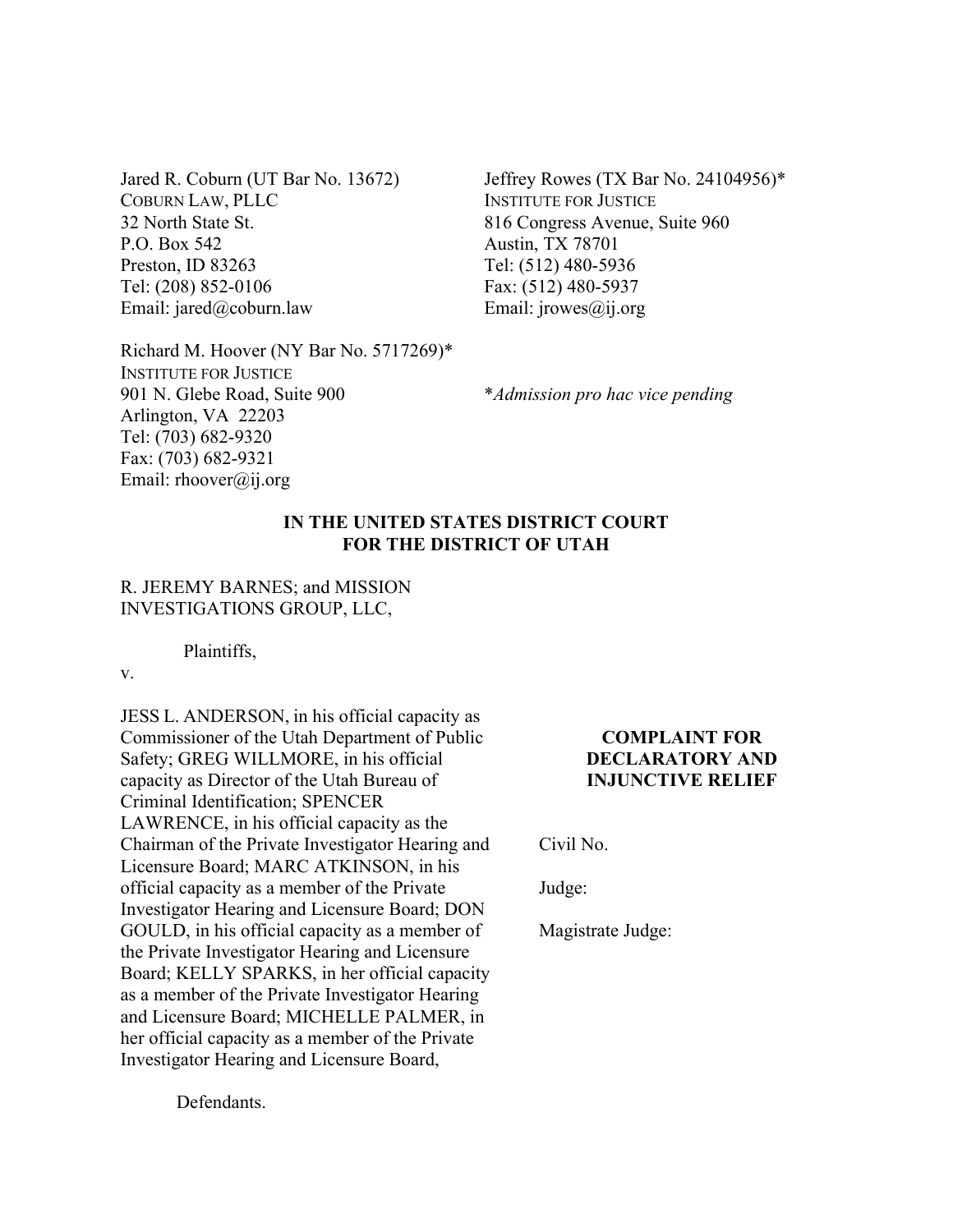## **INTRODUCTION**

1. Plaintiff R. Jeremy Barnes, who lives in Idaho less than a mile from the Utah border, brings this constitutional action to vindicate his right to earn an honest living in Utah as a private investigator. He cannot obtain a Utah private-investigator license because Utah requires all private investigators to reside in the state. Plaintiff Mission Investigations Group, LLC is owned by Plaintiff Barnes and created for the purpose of his private-investigator business. Utah's facial discrimination against interstate commerce violates the Equal Protection Clause of the Fourteenth Amendment, the Privileges and Immunities Clause of Article IV, and the Commerce Clause of Article I, Section 8.

## **JURISDICTION AND VENUE**

2. Plaintiffs bring this civil-rights lawsuit under the Commerce Clause, Art. I, Section 8, the Privileges and Immunities Clause, Art. IV, Section 2, the Equal Protection Clause of the Fourteenth Amendment to the United States Constitution, the Civil Rights Act of 1871, 42 U.S.C. § 1983, and the Declaratory Judgment Act, 28 U.S.C. §§ 2201–02.

3. Plaintiffs seek declaratory and injunctive relief against enforcement of the Utah Private Investigator Regulation Act's residency requirement, Utah Code § 53-9-108(1)(a), rules promulgated under the Act, Utah Admin. Code r. 722-330-4(1)(b)(iii) and the policies and practices of the Private Investigator Hearing and Licensure Board and Utah Bureau of Criminal Identification to the extent that these statutes, regulations, and policies and practices require Utah residency to be licensed as a private investigator under the Act.

- 4. This Court has subject-matter jurisdiction under 28 U.S.C. §§ 1331 and 1343.
- 5. Venue lies in this Court pursuant to 28 U.S.C. § 1391(b).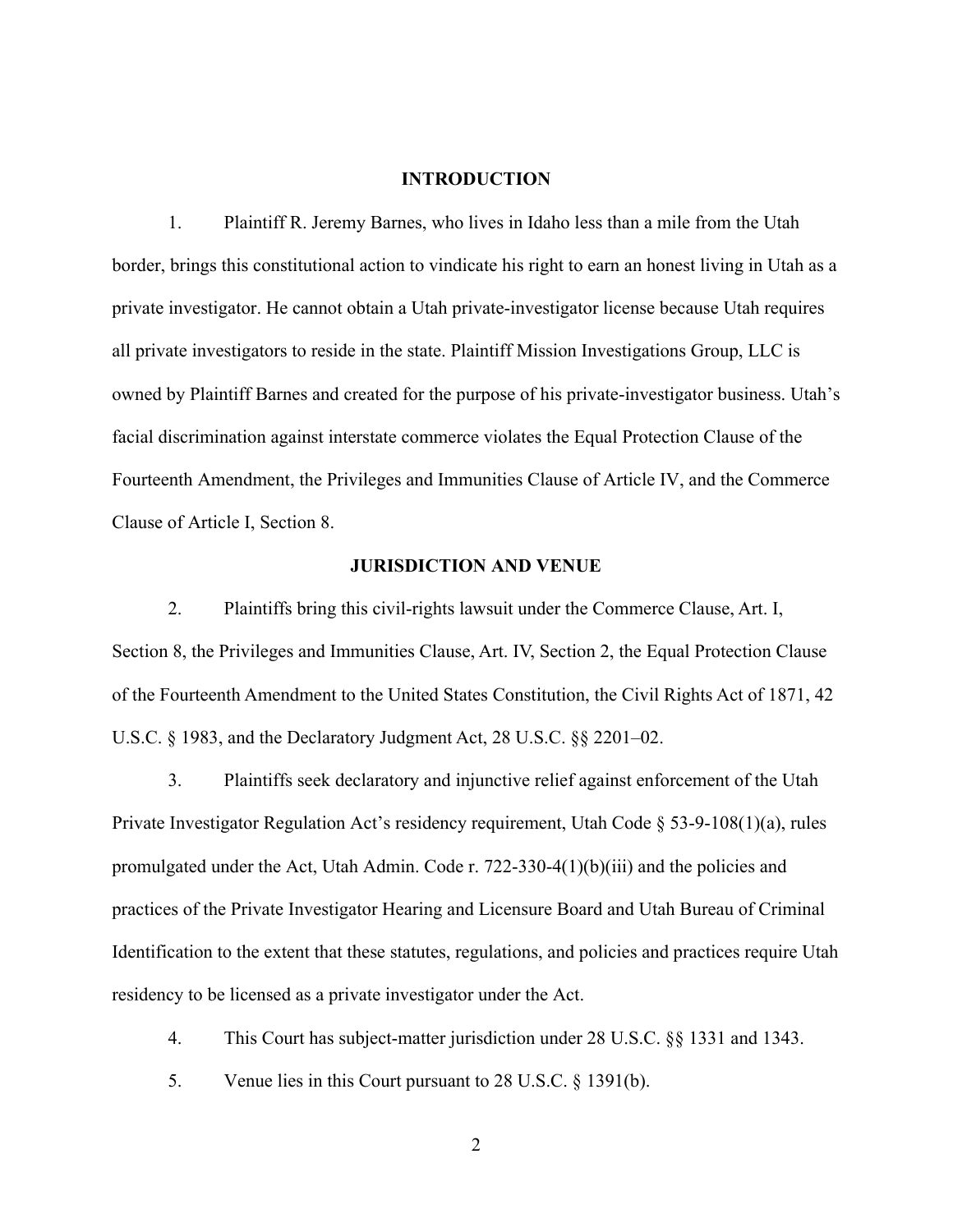## **PARTIES**

6. Plaintiff R. Jeremy Barnes is a United States citizen and resident of Franklin, Idaho.

7. Plaintiff Mission Investigations Group, LLC is incorporated in the state of Idaho and was created by Plaintiff Barnes for the purpose of his private-investigator business.

8. Defendant Jess L. Anderson is the Commissioner of the Utah Department of Public Safety. He is sued in his official capacity.

9. Defendant Greg Willmore is the director of the Utah Bureau of Criminal Identification. He is sued in his official capacity.

10. Defendant Spencer Lawrence is the chairman of the Private Investigator Hearing and Licensure Board. He is sued in his official capacity.

11. Defendant Marc Atkinson is a member of the Private Investigator Hearing and Licensure Board. He is sued in his official capacity.

12. Defendant Don Gould is a member of the Private Investigator Hearing and Licensure Board. He is sued in his official capacity.

13. Defendant Kelly Sparks is a member of the Private Investigator Hearing and Licensure Board. She is sued in her official capacity.

14. Defendant Michelle Palmer is a member of the Private Investigator Hearing and Licensure Board. She is sued in her official capacity.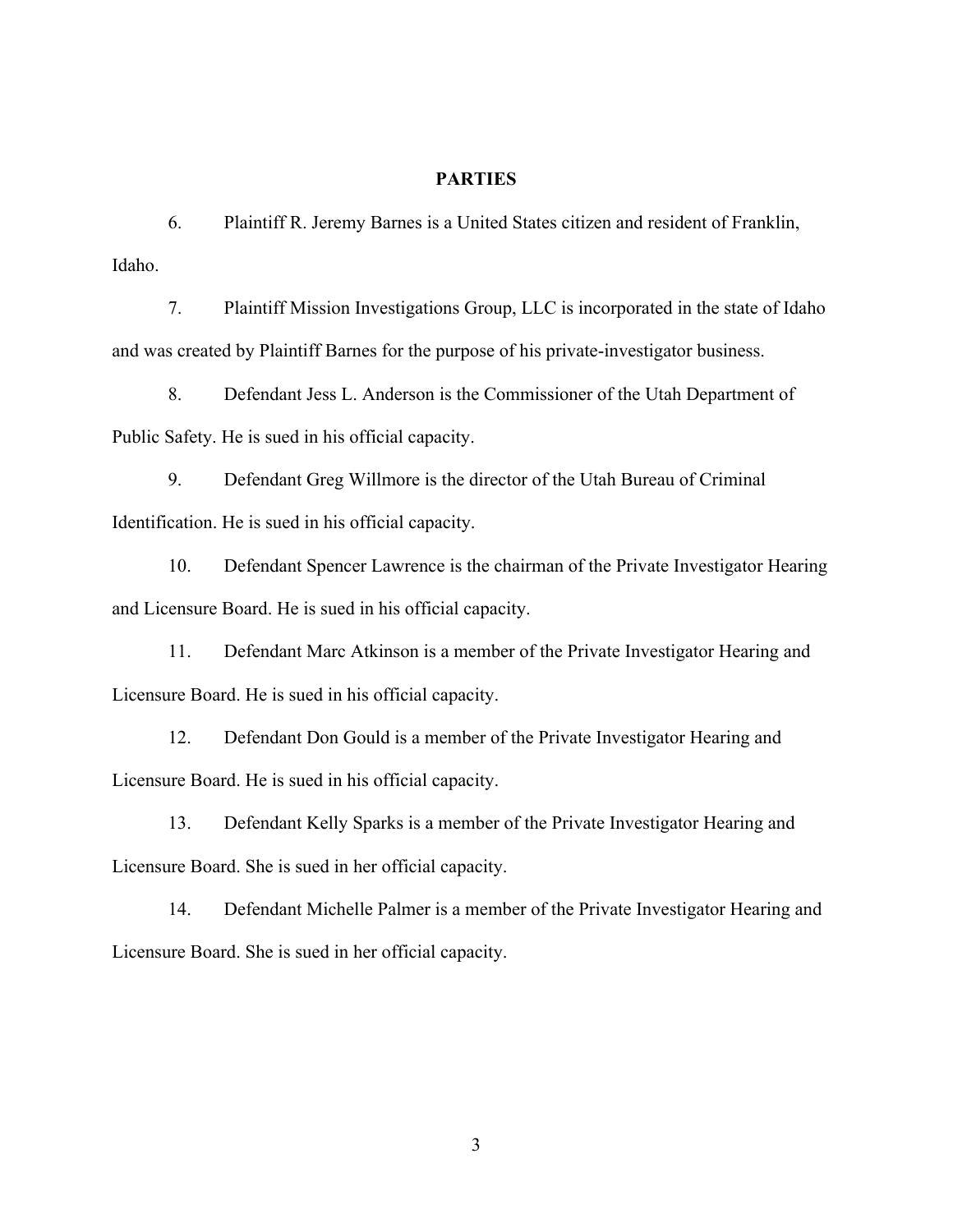## **FACTUAL ALLEGATIONS**

### **Plaintiff Barnes, a Former Police Officer, Opens a Private-Investigation Business in Idaho.**

15. In January 2020, Plaintiff Barnes and his family moved from Washington State to Franklin, Idaho to be close to his wife's family.

16. Prior to moving, Plaintiff Barnes was a former law-enforcement officer of twelve years.

17. He served in various capacities such as deputy sheriff, a motor officer, patrol officer, and plain-clothes narcotics detective.

18. He worked as a deputy sheriff for the Nez Perce Sheriff's Office from 2007 to 2009.

19. He then worked as a patrol officer (three years), a motor officer (three years), and a narcotics detective for the Lewiston Police Department from 2009 to 2016.

20. From 2016 through 2020, he worked as a patrol officer for the Clarkston Washington Police Department.

21. Plaintiff Barnes has a bachelor's degree in justice studies.

22. Plaintiff Barnes had no disciplinary issues during his career as a police officer.

23. After moving to Idaho, Plaintiff Barnes felt it was time for a career change from being a police officer to something else.

24. Plaintiff Barnes decided to start his own private-investigation agency and work as a private investigator, which would enable him to use his college education and law-enforcement experience in his own business.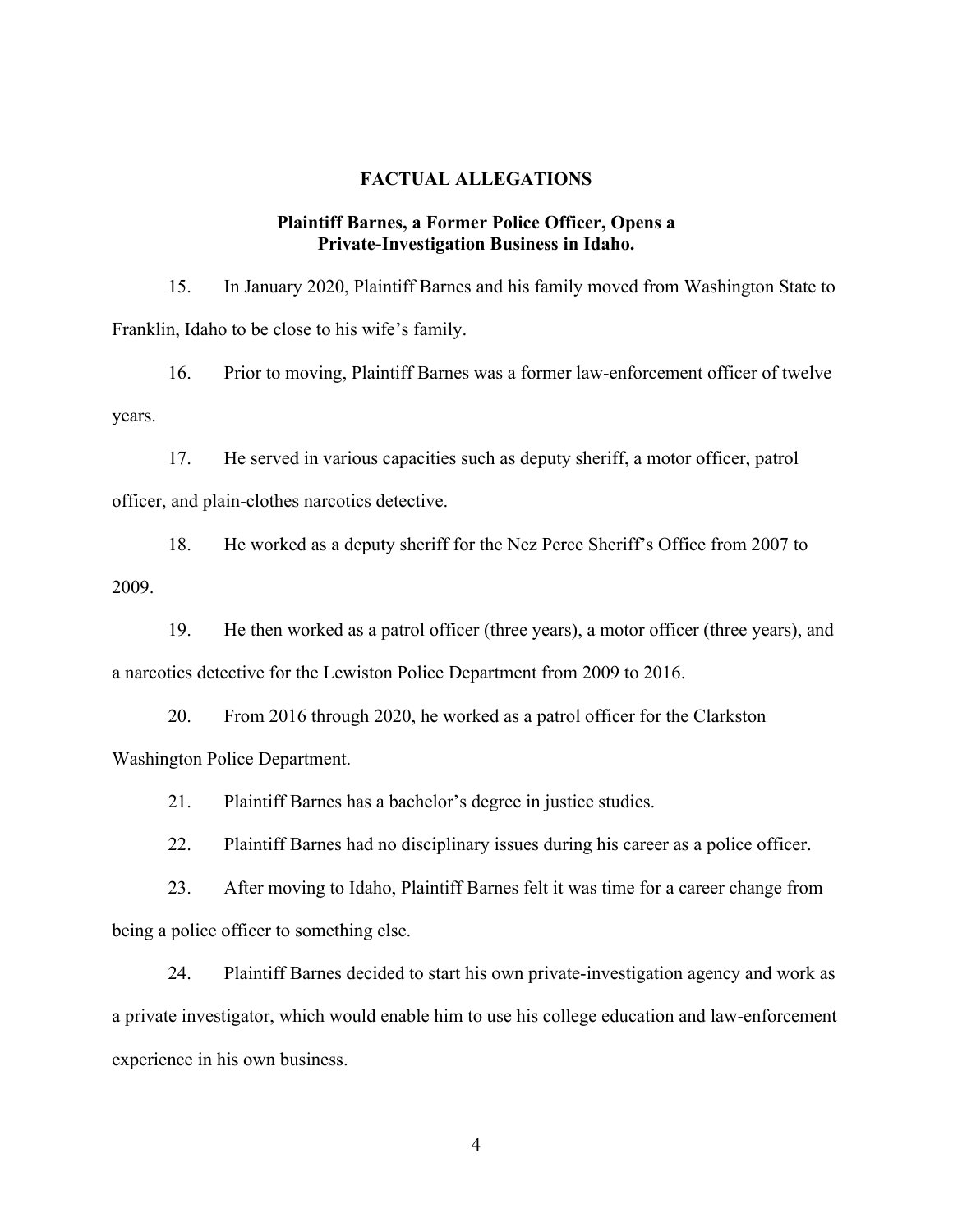25. In January 2020, Plaintiff Barnes formed Plaintiff Mission Investigations Group, LLC to operate his agency.

26. Plaintiff Barnes intends to engage in the full range of private-investigator work, such as, but not limited to: (1) assisting private parties such as insurance companies determine whether crimes or wrongful acts occurred; (2) investigating the identity, habits, and credibility of witnesses in legal proceedings; (3) locating the whereabouts of a particular person; (4) engaging in surveillance; (5) serving legal process; and (6) preparing reports for clients about investigations and testifying in legal proceedings about his investigations.

27. The town of Franklin, Idaho has a population of approximately 800.

28. Franklin is in rural southeastern Idaho and the surrounding towns are similarly small.

29. The population in rural Idaho where Plaintiff Barnes lives is not large enough to provide full-time work as a private investigator.

30. The nearest metropolitan area is Logan, Utah, which has a population of approximately 125,000.

31. Plaintiff Barnes' home is approximately one-half mile from the Utah border and Logan, Utah is about 18 miles away by road.

32. Plaintiff Barnes' wife is an Idaho-licensed registered nurse who is lawfully allowed to work as a nurse in Utah due to an interstate licensing compact.

33. She works in Logan, Utah and drives into Logan daily.

34. Plaintiff Barnes wants to work in Logan, Utah just like his wife and other residents of southeastern Idaho.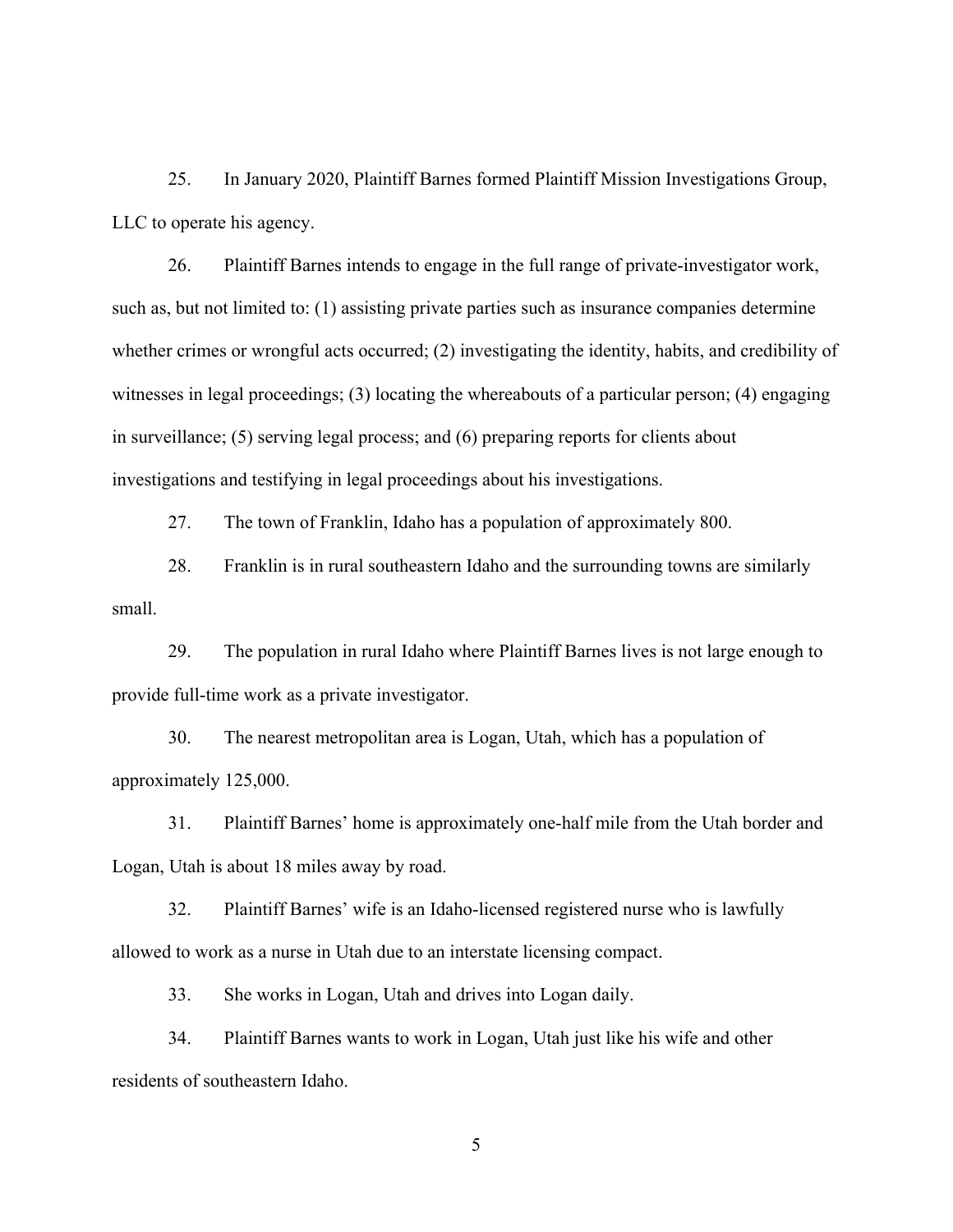35. Plaintiff Barnes started his business just as the nation was overwhelmed by the coronavirus pandemic and its economic consequences.

36. To help support his family and establish his business during tough economic times, Plaintiff Barnes wants to begin working in Utah as quickly as possible. Even with stay-athome orders in place, if he had a Utah license, Plaintiff Barnes would immediately hold himself out on the internet as a Utah-licensed private investigator and he would solicit work that could be done from home—such as online research, investigative interviews by telephone or videoconference, emailing, preparing declarations or affidavits related to his investigations, and drafting reports for his clients.

37. Plaintiff Barnes has the ability, readiness, and willingness to begin work in Utah as soon as he secures a license.

#### **Utah Bars Plaintiff Barnes Solely Because He Is an Idaho Resident.**

38. Unlike Idaho, which does not require a government-issued license to work as a private investigator, Utah does require a license under the Private Investigator Regulation Act (the "Act"). Utah Code §§ 53-9-101, *et seq*.

39. Plaintiff Barnes needs a license to work in Utah because the sorts of investigations he intends to undertake—such as identifying the whereabouts of someone, investigating witness credibility, and gathering evidence about illegal or wrongful acts—falls squarely within the statutory definition of "private investigator." Utah Code § 53-9-102(17)(a).

40. Under the Act, the Utah Bureau of Criminal Identification (the "Bureau") has the authority to issue three types of licenses: (1) an agency license, which authorizes the licensee to operate a private-investigation agency; (2) a registrant license, which authorizes the licensee to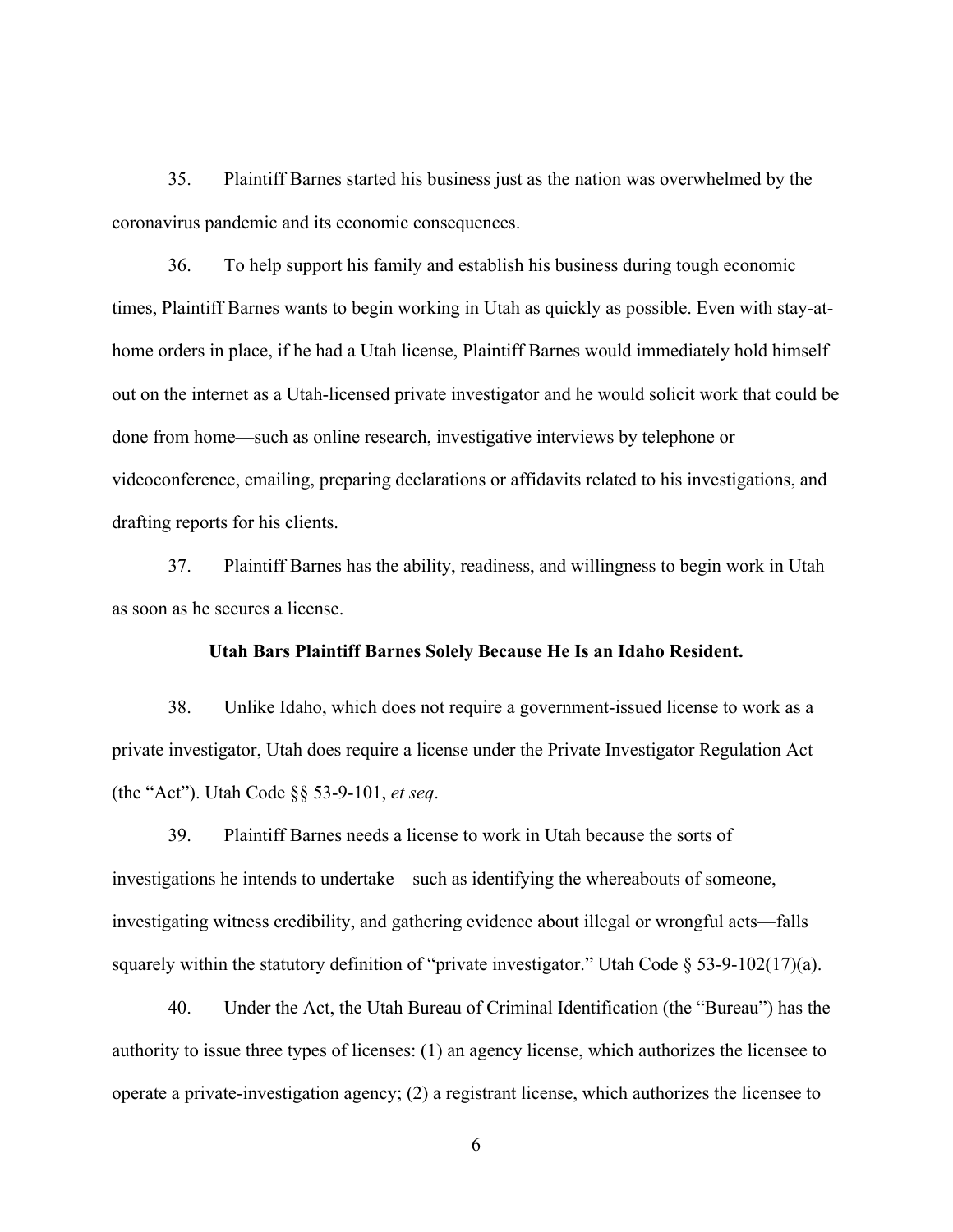work as a private investigator for a licensed agency; and (3) an apprentice license, which authorizes the licensee, who lacks the qualifications for a registrant's license, to work under the direct supervision of an agency. Utah Code § 53-9-107(1).

41. The Bureau is the entity that issues the agency, registrant, and apprentice licenses, but the decision to issue the agency and registrant licenses is made by the Bureau's Private Investigator Hearing and Licensure Board (the "Board"). Utah Code § 53-9-105(1)(a).

42. Every private investigator in Utah must work for a licensed agency. Utah Code  $§ 53-9-107(3)-(4).$ 

43. Because he wants to work independently for his own agency, Plaintiff Mission Investigations Group, Plaintiff Barnes requires an agency license in order to work lawfully in Utah as a private investigator.

44. Plaintiff Barnes cannot, however, obtain an agency license from the Board because the Act's very first criterion for licensure is: "An applicant under this chapter shall be a legal resident of the state . . . ." Utah Code  $\S$  53-9-108(1)(a).

45. The phrase "shall be a legal resident of the state" imposes a mandatory duty on the Board, which it has no discretion to waive, to automatically reject and deny any application for licensure from a non-Utah resident such as Plaintiff Barnes.

46. The Board's mandatory duty to reject an application that does not satisfy the criteria for licensure, including the residency requirement, is reinforced in the administrative rules: "If the Board determines that an applicant does not meet the qualifications for licensure the board shall deny the application." Utah Admin. Code r. 722-330-6(4)(a).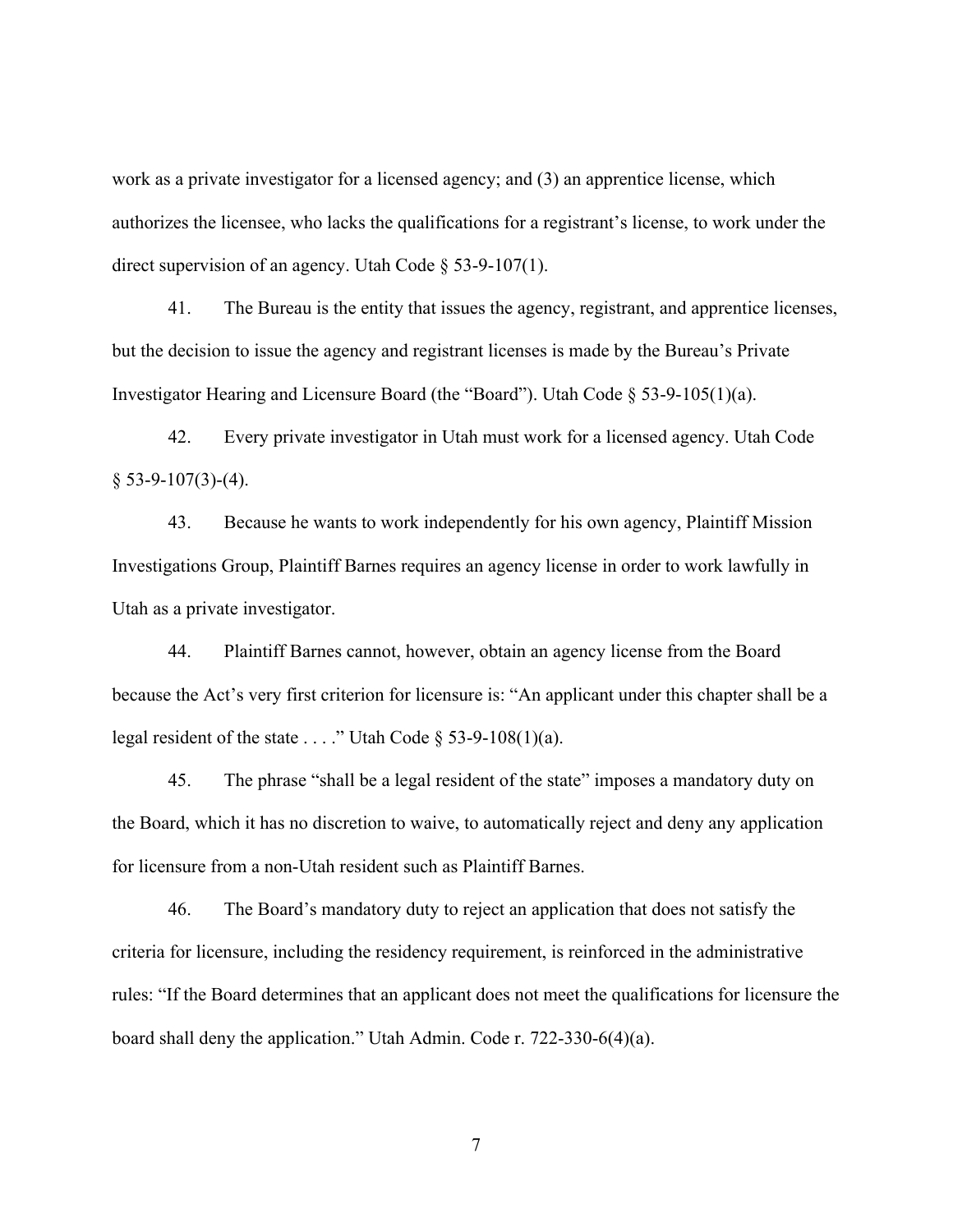47. Plaintiff Barnes objectively and indisputably satisfies the other criteria for agency licensure:

- a. He is over 21 years of age. Utah Code  $\S$  53-9-108(1)(a)(i);
- b. He has never been:
	- i. "convicted of a felony," *id.*  $\S$  53-9-108(1)(b)(i);
	- ii. "convicted of an act involving illegally using, carrying, or possessing a dangerous weapon," *id.* § 53-9-108(1)(b)(ii);
	- iii. "convicted of an act of personal violence or force on any person or convicted of threatening to commit" any such act, *id.* § 53-9-  $108(1)(b)(iii);$
	- iv. "convicted of an act involving dishonesty or fraud," *id.* § 53-9-  $108(1)(b)(iv);$
	- v. "convicted of an act of moral turpitude within the past 10 years," *id.*  $§$  53-9-108(1)(b)(v);
	- vi. "placed on probation or parole," *id.*  $\S$  53-9-108(1)(b)(vi);
	- vii. "named in an outstanding arrest warrant," *id.* § 53-9-108(1)(b)(vii); or
	- viii. "convicted of illegally obtaining or disclosing private, controlled, or protected records," *id.* § 53-9-108(1)(b)(viii);
- c. With his 12 years (24,000 hours) as a police officer and his 4,000-hour credit for his bachelor's degree in criminal justice, *id.* § 53-9-108(5)(b), Plaintiff Barnes satisfies the "minimum of 5,000 hours of investigative experience that consists of actual work performed as . . . an investigator for a state, county, or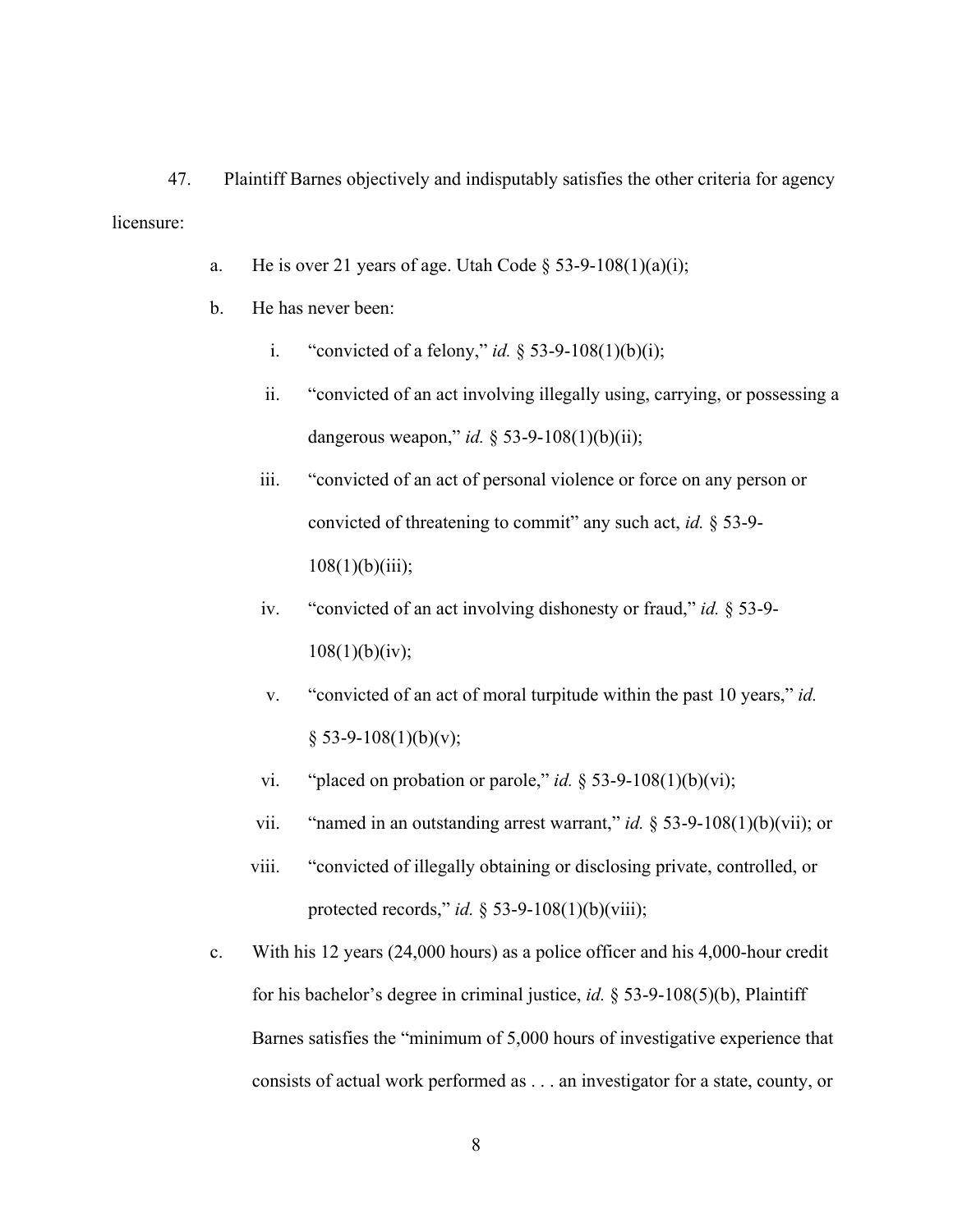municipal government," *id.*  $\S$  53-9-108(3)(a)(i), that is required for the agency license;

- d. Plaintiff Barnes will substantiate his "investigative work experience . . . on a form prescribed by the [Criminal Investigations] Bureau and certified by [his] employers," *id.* § 53-9-108(3)(d)(i); and
- e. Plaintiff Barnes will submit an application to the Bureau that contains:
	- i. "[his] full name and business address," *id.* 53-9-109(1)(a);
	- ii. "one passport-size color photograph of" himself, *id.* § 53-9-109(1)(b);
	- iii. "the name under which [he] intends to do business," *id.* § 53-9-  $109(1)(c);$
	- iv. "a statement that [he] intends to engage in the private investigative business," *id.* 53-9-109(1)(d);
	- v. "a verified statement of [his] experience and qualifications," *id.* § 53- 9-109(e); and
	- vi. the required fee, *id.* § 53-9-109(f).
- f. Plaintiff Barnes will verify that he has liability insurance of at least \$500,000 as required under section 53-9-109(2)–(3).

48. Plaintiff Barnes has identified all information for his application, including the specific witnesses who will attest to his investigative experience, and he has identified and obtained a quote for liability insurance, which he has the resources to purchase.

49. On February 18, 2020, Plaintiff Barnes called the Utah Department of Public Safety to inquire about applying for a license.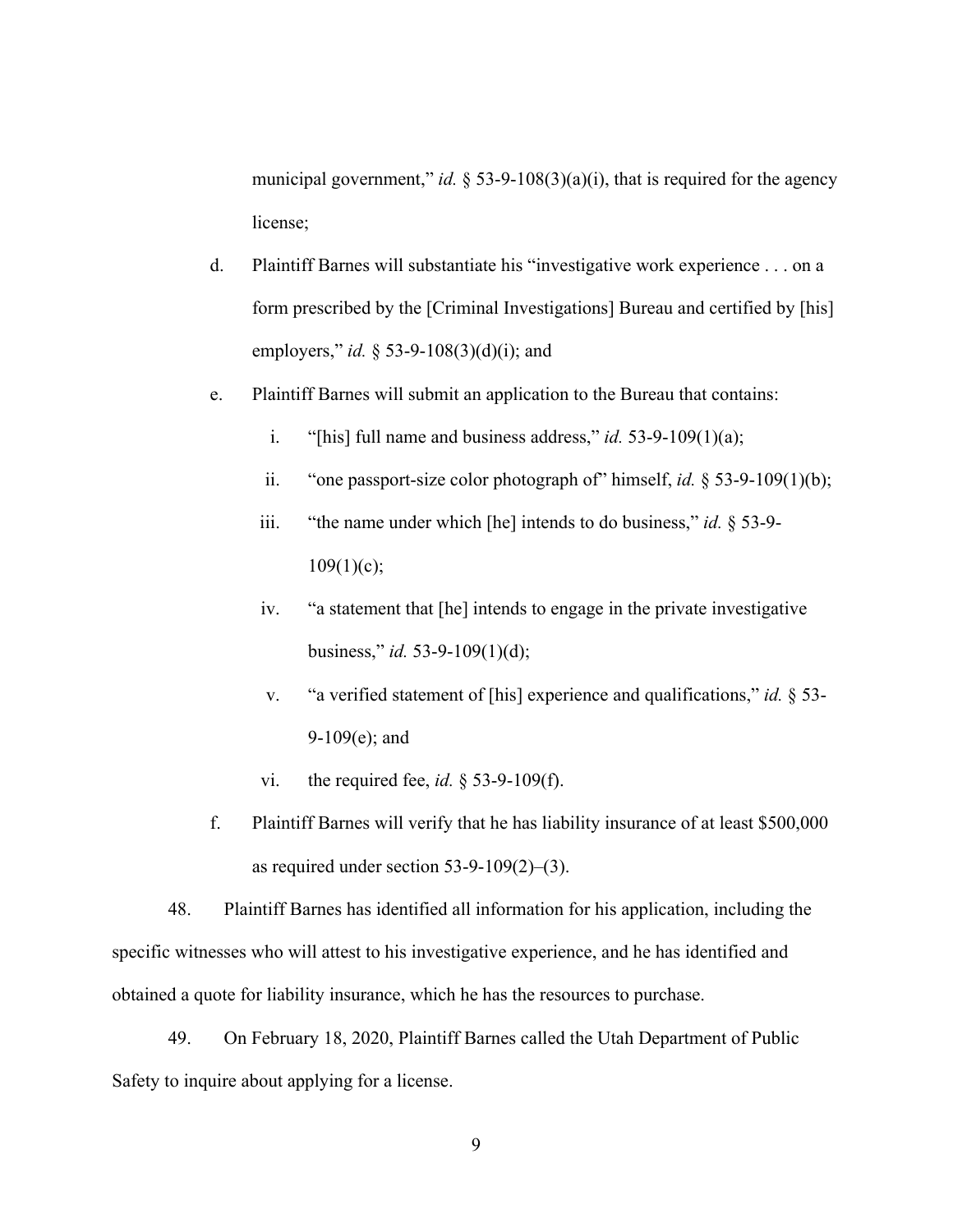50. He spoke with Mindy Lindquist who informed him that he should not bother applying because he would be denied as he is not a Utah resident.

51. If Plaintiff Barnes were a Utah resident, and not an Idaho resident, the Board would have a mandatory duty to issue an agency license to Plaintiff Barnes because he fully and objectively satisfies the criteria for licensure except Utah residency: "If the Board determines that an applicant meets the requirements for licensure, the Board shall direct the Bureau to issue the license." Utah Admin. Code r. 722-330-6(2)(b).

52. Due solely to the residency requirement and no other factors, Plaintiff Barnes has not submitted his application for an agency license to the Board because doing so would be utterly futile, a waste of time and money, and accomplish nothing in terms of enabling him to lawfully engage in private-investigator work in Utah.

53. If the residency requirement did not exist or were declared unenforceable, Plaintiff Barnes would immediately submit his application and the Board would grant him an agency license.

# **The Sole Purpose of the Residency Requirement Is Economic Discrimination Against Americans from States Other Than Utah.**

54. Only one other occupational license in Utah requires state residency—court reporter.

55. Five states do not license private investigators.

56. 44 states besides Utah, as well as the District of Columbia, license private investigators.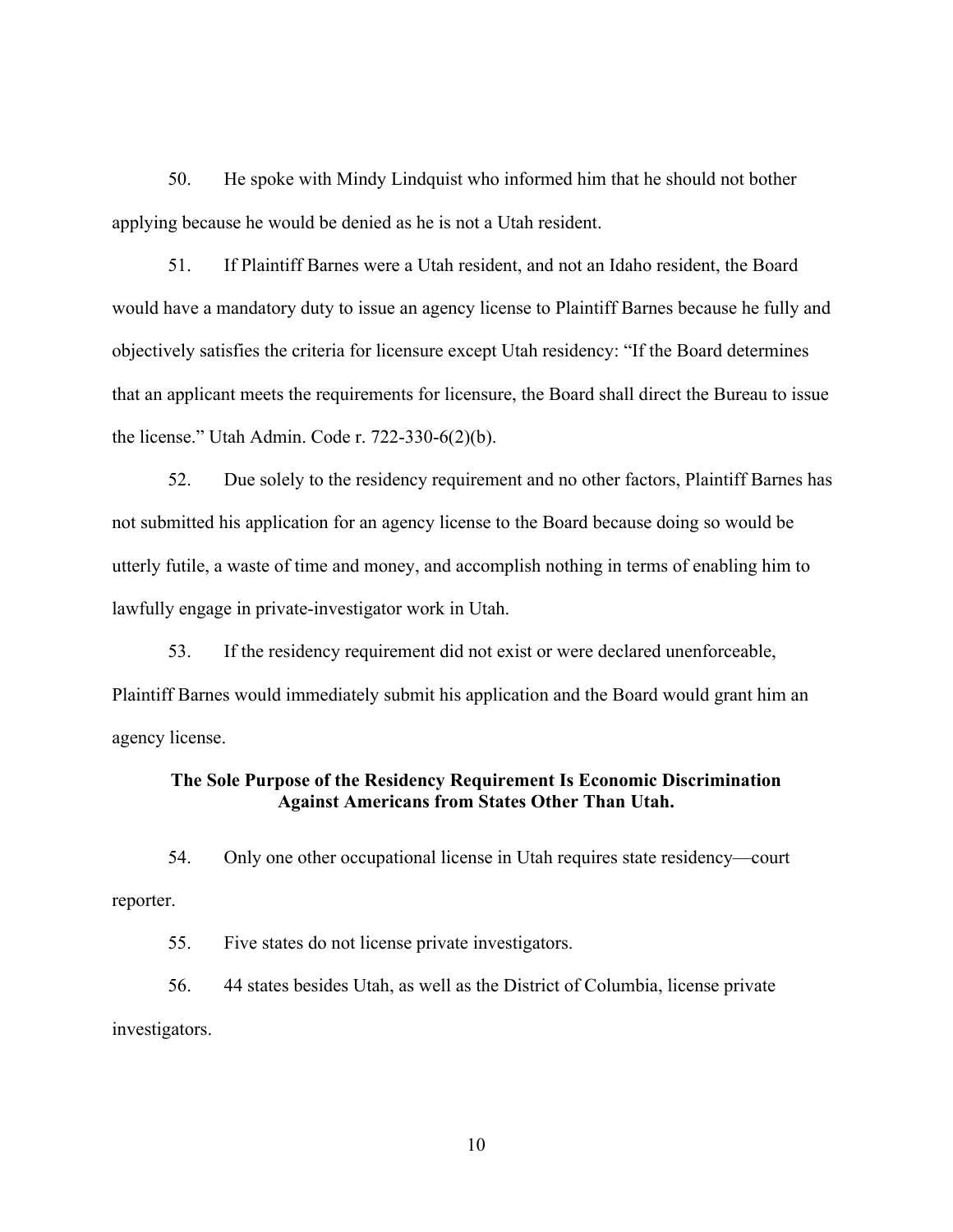57. Of the 44 other states and the District of Columbia that do license private investigators, none require state (or district) residency as a condition of private-investigator licensure.

58. There is no unique aspect of a Utah private investigator's work—such as surveillance, investigating witness credibility, preparing reports for clients—that necessitates state residency to advance any valid government interest.

59. There is no unique aspect of a Utah private investigator's work—such as surveillance, investigating witness credibility, and preparing reports for clients—that necessitates Utah residency to advance any valid government interest, in contrast to the 44 states and District of Columbia, which do not require state (or district) residency for private-investigator licensure.

60. The 2011 amendments to the Private Investigator Regulation Act, which enacted the residency requirement, were written by the Private Investigator Association of Utah (the "Association").

61. The Association is a private industry group that lobbies legislative bodies on behalf of Utah's licensed private investigators.

62. The Association approached Senator Margaret Dayton in 2010, asking her to sponsor the bill amending the Act to add the residency requirement.

63. Senator Dayton sponsored the Association's proposed bill, which became S.B. 177.

64. The impetus for S.B. 177 came solely from the Association.

65. Senator Dayton stated during a hearing of the Senate General Session that the "private investigative community  $\ldots$  c[a]me together united" in seeking the bill for "better"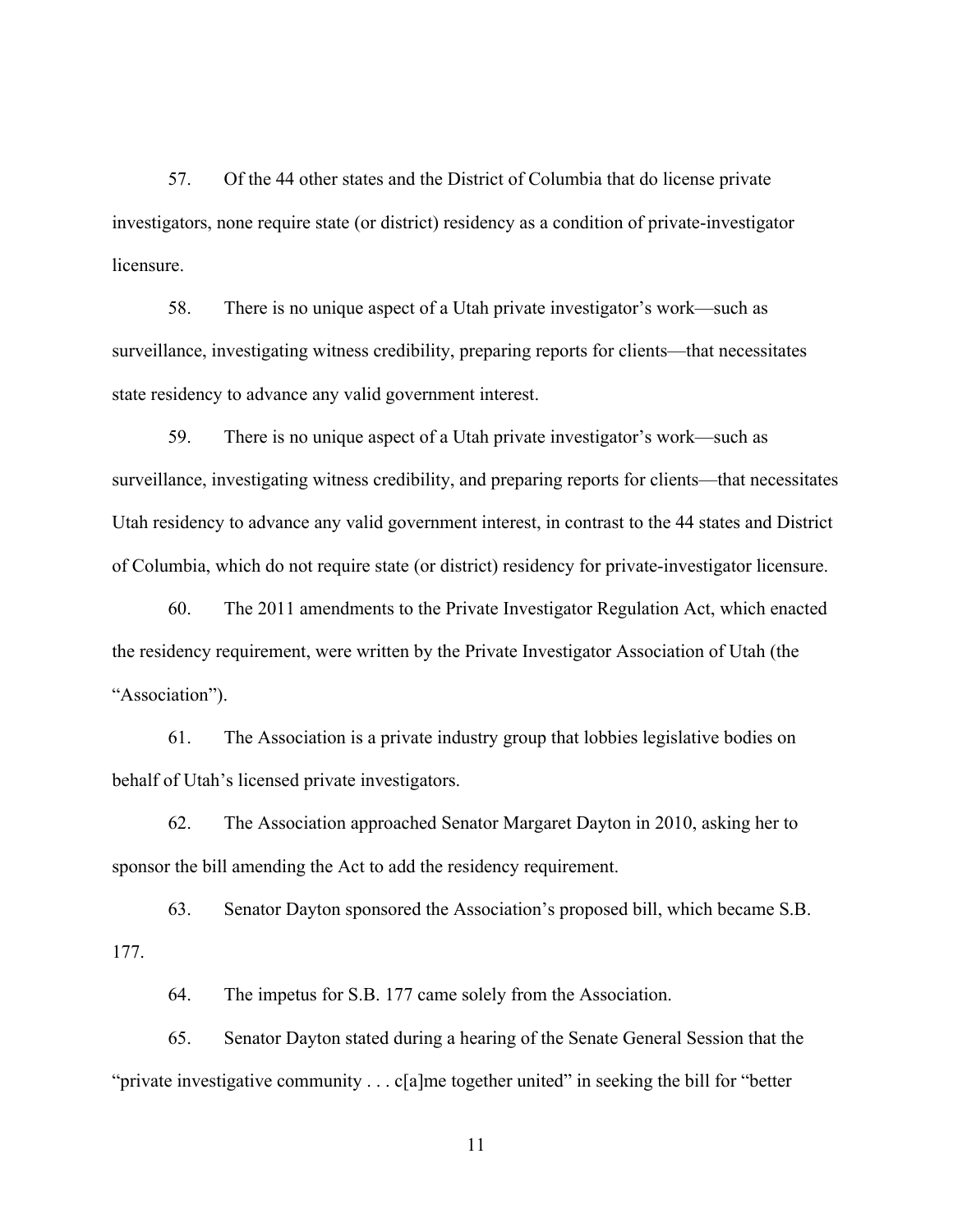oversight in licensing and protection of the profession." Senate – 2011 General Session Day 29, at 1:16:05–20, https://le.utah.gov/av/floorArchive.jsp?markerID=69983.

66. The following day, in a hearing of the Senate General Session, she added that "this is another in a series of bills by the private investigator association." Senate - 2011 General Session - Day 30, at 1:09:36–48, https://le.utah.gov/av/floorArchive.jsp?markerID=70068.

67. During the House floor discussion of S.B. 177, House sponsor Representative Keith Grover expressly stated that the bill did not originate from any government agency but instead came solely from the Association: "This bill is an attempt by the private investigators to regulate their own industry. Perhaps it was misunderstood that this is a state regulation . . . ." House – 2011 General Session – Day 45, at 00:16:07–33,

https://le.utah.gov/av/floorArchive.jsp?markerID=71859.

68. Representative Grover stated that a specific purpose of S.B. 177 was discrimination against interstate commerce to keep "unqualified out-of-state competitors from taking Utah jobs." *Id.* at 00:17:07–11.

69. Representative Clark expressly approved the discrimination against interstate commerce: "I'm all right with keeping things in the state of Utah." *Id.* at 00:24:03–06.

70. Representative Clark stated that S.B. 177 was a "self-preservation bill on behalf of the PIs," designed to "lock-up the system" in favor of those already licensed. *Id.* at 00:23:57– 24:04.

#### **INJURY TO PLAINTIFFS**

71. Participating in the Utah private-investigator industry is necessary for Plaintiff Barnes to work as a private investigator because his local Idaho market is too small to sustain a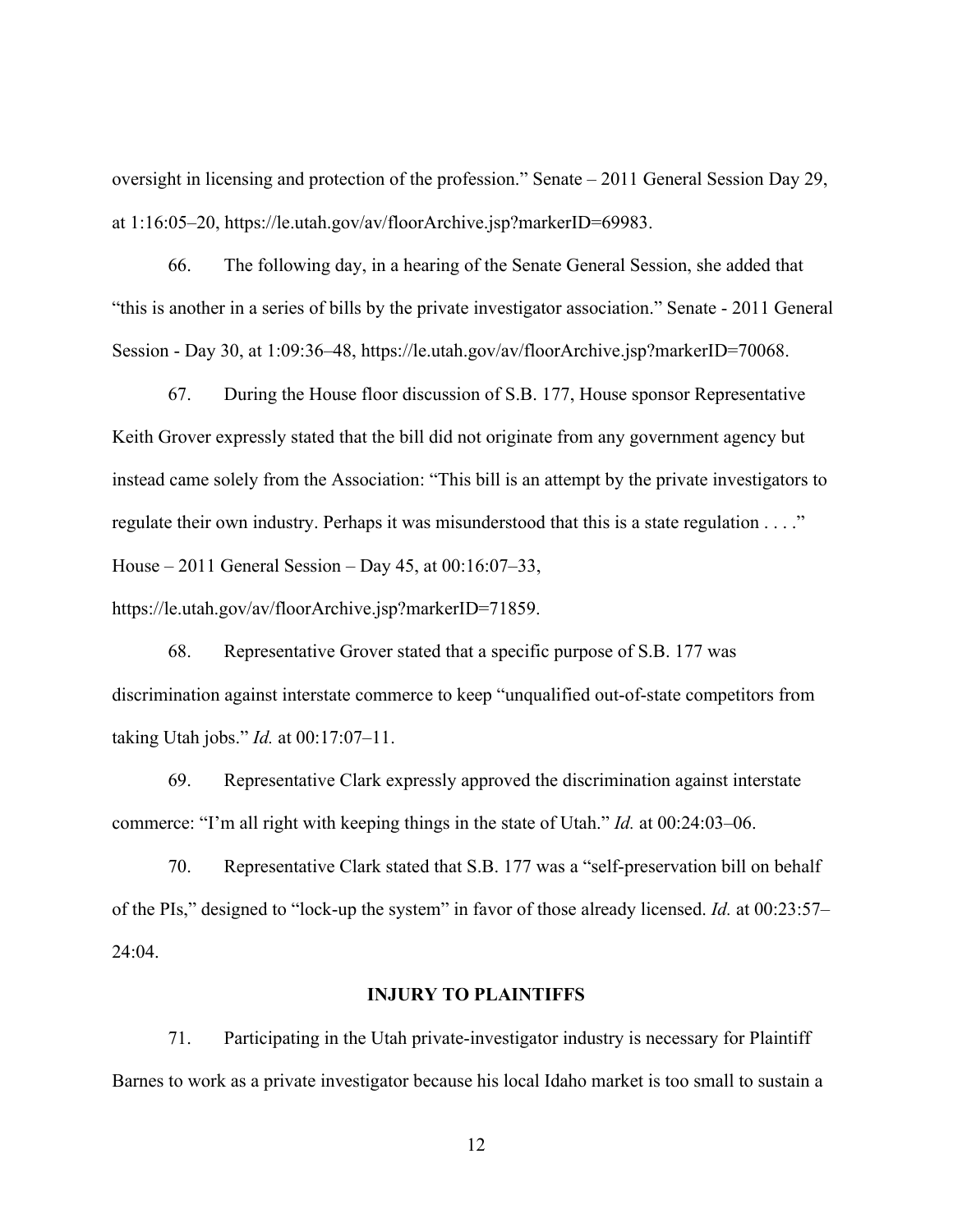business, but the state residency requirement in Utah Code section 53-9-108 is a categorical bar to his participation in the Utah market.

72. Participating in the Utah private-investigator industry is necessary for Plaintiff Mission Investigations Group, LLC to sustain a business.

73. But for the state residency requirement in Utah Code section 53-9-108, Plaintiff Barnes would immediately apply for a private investigator's agency license.

74. But for the state residency requirement in Utah Code section 53-9-108, it would not be an utterly futile act for Plaintiff Barnes, a resident of Idaho, to apply for a private investigator's agency license.

75. But for the state residency requirement in Utah Code section 53-9-108, the Board would, upon application, have a mandatory duty to grant Plaintiff Barnes a private investigator's agency license because he objectively and indisputably satisfies the criteria for licensure, except state residency.

76. But for the state residency requirement in Utah Code section 53-9-108, the Board would grant Plaintiff Barnes a private investigator's agency license and he would immediately commence private-investigator work in Utah, especially in the Logan metropolitan area.

77. But for the state residency requirement in Utah Code section 53-9-108, Plaintiff Barnes would obtain a private investigator's agency license on equal terms with residents of Utah.

78. But for the state residency requirement in Utah Code section 53-9-108, Plaintiff Barnes would enjoy the same privileges and immunities as Utah residents with respect to private-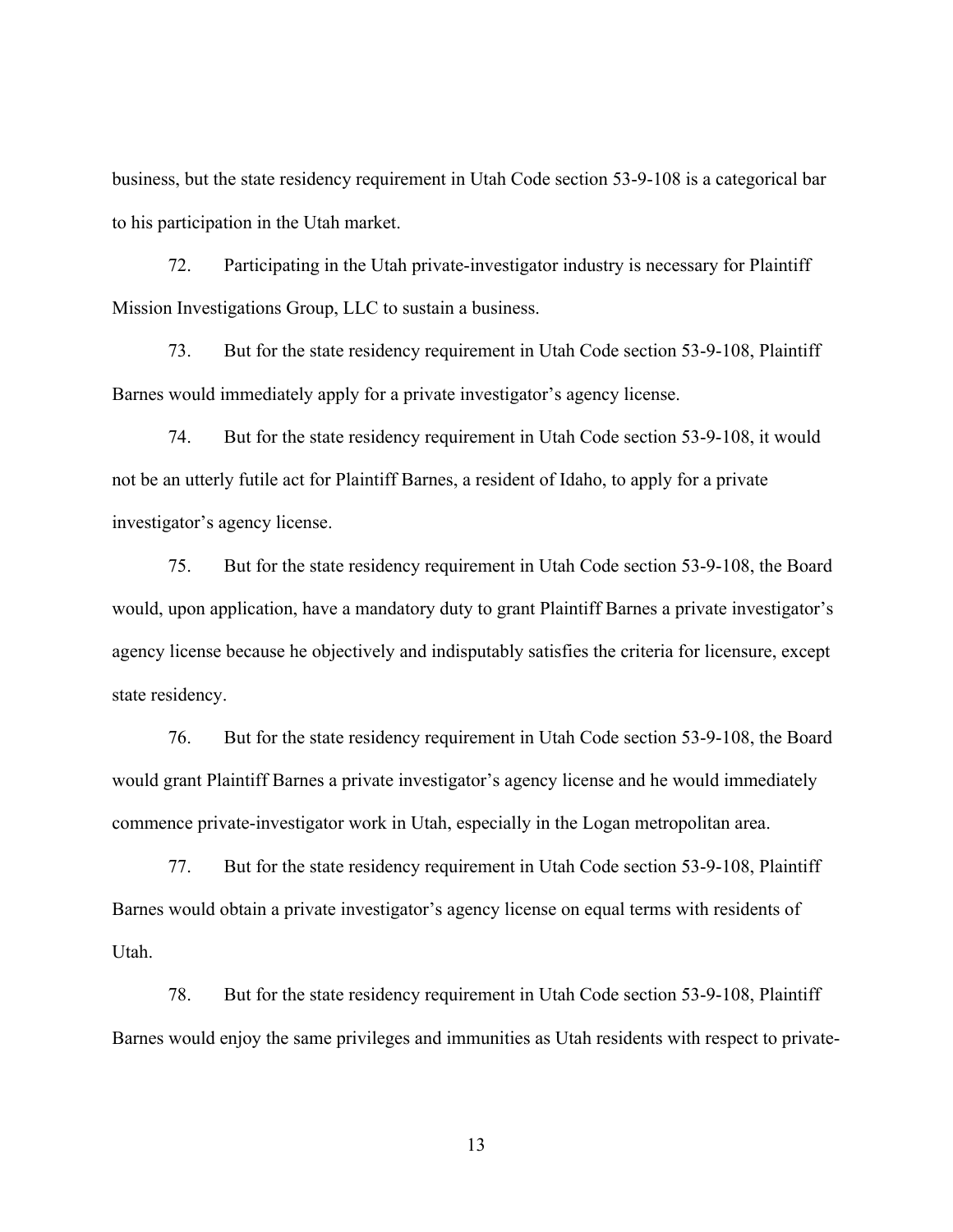investigator licensure, and he would exercise those privileges and immunities to obtain a private investigator's agency license.

79. But for the facial discrimination against interstate commerce in the state residency requirement of Utah Code section 53-9-108, there would be an interstate market in privateinvestigator services in Utah in the same way that there is an interstate market in privateinvestigator services in every other American jurisdiction, and Plaintiff Barnes would obtain a private investigator's agency license and participate in Utah's (presently nonexistent) interstate market.

80. These ongoing irreparable harms will continue indefinitely as long as the state residency requirement in Utah Code section 53-9-108 remains enforceable.

## **CONSTITUTIONAL VIOLATIONS**

#### **Count I: Equal Protection**

81. Paragraphs 1 through 80 are incorporated as though fully set forth herein.

82. Plaintiff Barnes is an Idaho resident who seeks to obtain a private-investigator agency license from the Private Investigator Hearing and Licensure Board.

83. Plaintiff Barnes satisfies every criterion for licensure except one: He is not a Utah resident and hence is excluded from licensure under Utah Code section 53-9-108(a).

84. Because section 53-9-108(a) requires state residency as a condition of licensure, the Board cannot grant Plaintiff Barnes a license.

85. If Plaintiff Barnes were a Utah resident, the Board would grant him a privateinvestigator license upon application because he satisfies all other criteria for licensure.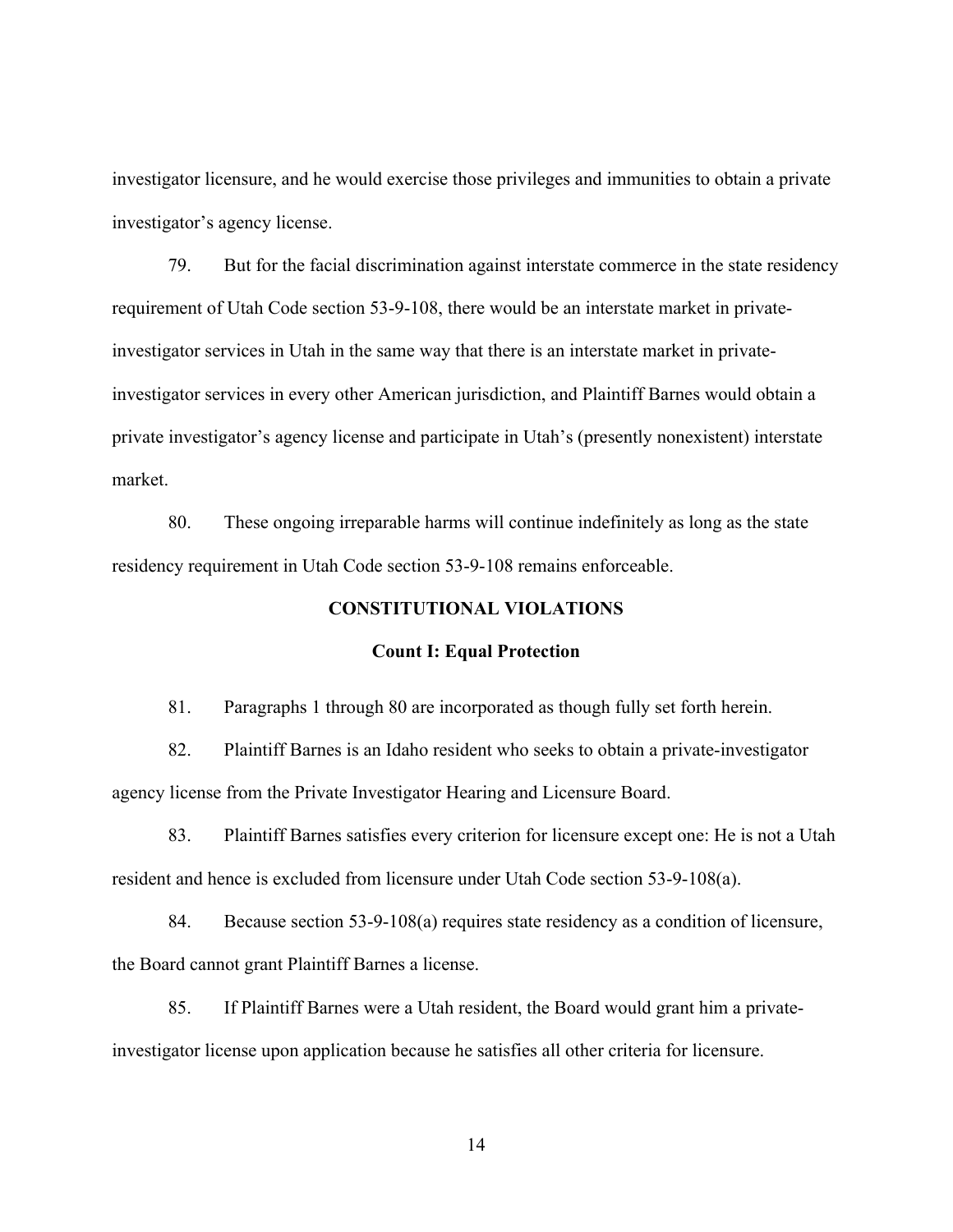86. Residents of Utah and nonresidents of Utah are similarly situated in their qualifications for private-investigator licensure.

87. These similarly situated groups are not being treated differently based on qualifications.

88. These similarly situated groups are being treated differently based solely on residency status.

89. The Board would, upon application, grant a private-investigator license to any Utah resident with a background materially identical to Plaintiff Barnes.

90. Plaintiff Barnes' Idaho residency is the sole impediment to his licensure in Utah as a private investigator and an objective fact that renders it futile for him to apply.

91. The statutory distinction in section 53-9-108(a) between Utah residents and the residents of anywhere else in the United States is not rationally related to any legitimate government interest.

92. The sole purpose and effect of the statutory distinction is protecting Utah-resident private investigators from economic competition by private investigators who reside in other states.

93. Economic protectionism is not a legitimate government interest under the Equal Protection Clause.

94. By denying Plaintiff Barnes the equal protection of the law, Defendants are inflicting an ongoing irreparable harm.

95. Without declaratory and injunctive relief from this Court, that irreparable harm will continue indefinitely.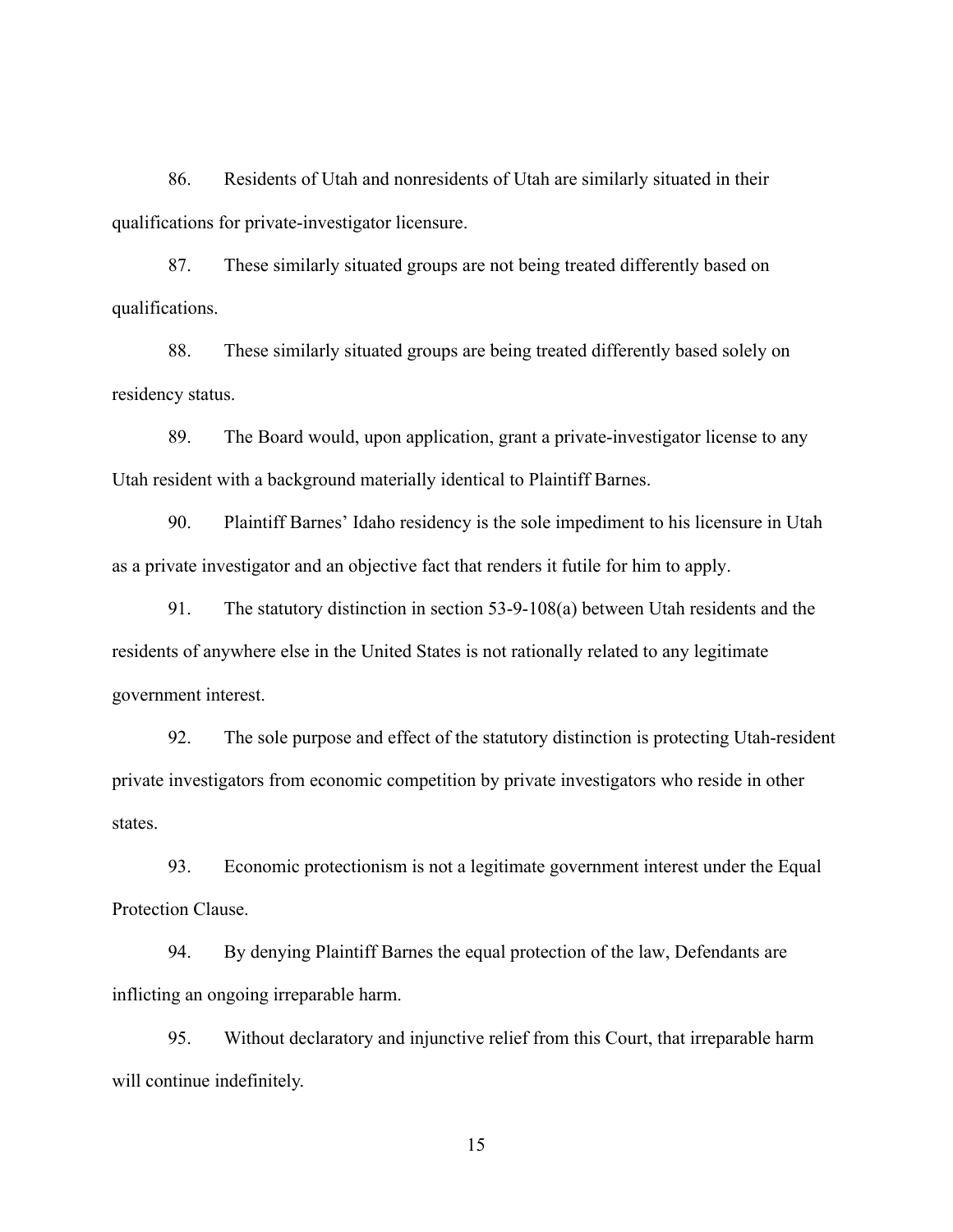#### **Count II: Privileges and Immunities**

96. Paragraphs 1 through 95 are incorporated as though fully set forth herein.

97. Plaintiff Barnes is an Idaho resident who seeks to obtain a private-investigator agency license from the Private Investigator Hearing and Licensure Board.

98. Plaintiff Barnes satisfies every criterion for licensure except one: He is not a Utah resident and hence is excluded from licensure under Utah Code section 53-9-108(a).

99. Because section 53-9-108(a) requires state residency as a condition of licensure, the Board cannot grant Plaintiff Barnes a license.

100. If Plaintiff Barnes were a Utah resident, the Board would grant him a privateinvestigator license upon application because he satisfies all other criteria for licensure.

101. The Board would, upon application, grant a private-investigator license to any Utah resident with a background materially identical to Plaintiff Barnes.

102. Plaintiff Barnes' Idaho residency is the sole impediment to his licensure in Utah as a private investigator and an objective fact that renders it futile for him to apply.

103. Working as a private investigator in Utah via an agency license is a privilege and immunity of Utah citizens that the state of Utah is denying the "Citizens in the several states," U.S. Const. art. IV, § 2, including citizens of Idaho such as Plaintiff Barnes.

104. The statutory distinction in section 53-9-108(a) that grants certain privileges and immunities to Utah residents while denying the same to residents of other states does not advance any substantial government interest.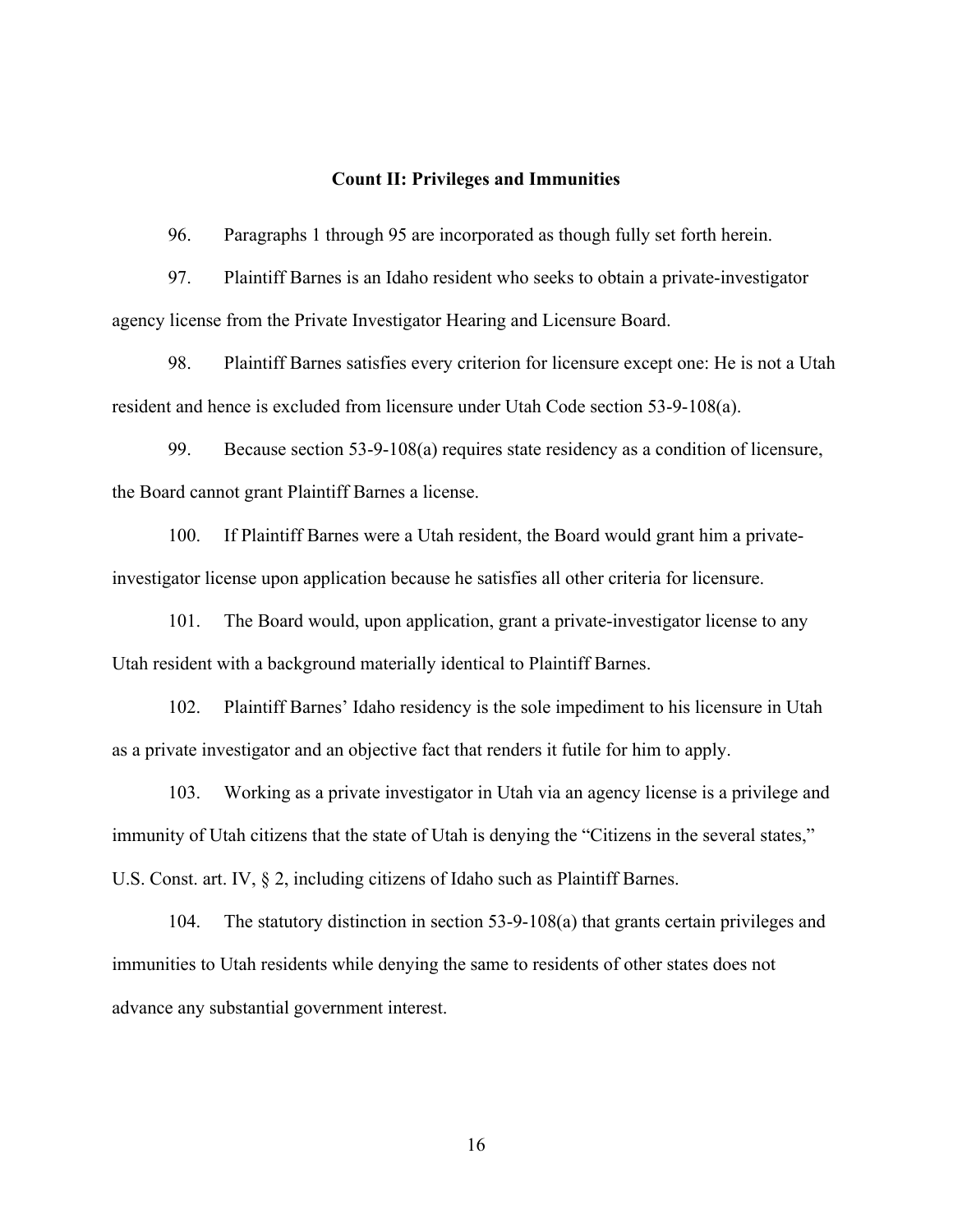105. The sole purpose and effect of the statutory distinction is protecting Utah-resident private investigators from economic competition by private investigators who reside in other states.

106. Economic protectionism is not a substantial government interest under the Privileges and Immunities Clause.

107. There are nondiscriminatory, less restrictive alternatives to requiring in-state residency.

108. Given that five states do not require a license to be a private investigator and that the 45 other licensing jurisdictions do not require state residency, the existence of less-restrictive alternatives is indisputable.

109. Utah itself had this less-restrictive alternative in place until the residency requirement was added in 2011.

110. By denying Plaintiff Barnes the privileges and immunities available to Utah citizens solely on the basis of his Idaho residency, Defendants are inflicting an ongoing irreparable harm.

111. Without declaratory and injunctive relief from this Court, that irreparable harm will continue indefinitely

### **Count III: Commerce Clause**

112. Paragraphs 1 through 111 are incorporated as though fully set forth herein.

113. Plaintiff Barnes is an Idaho resident who seeks to obtain a private-investigator agency license from the Private Investigator Hearing and Licensure Board.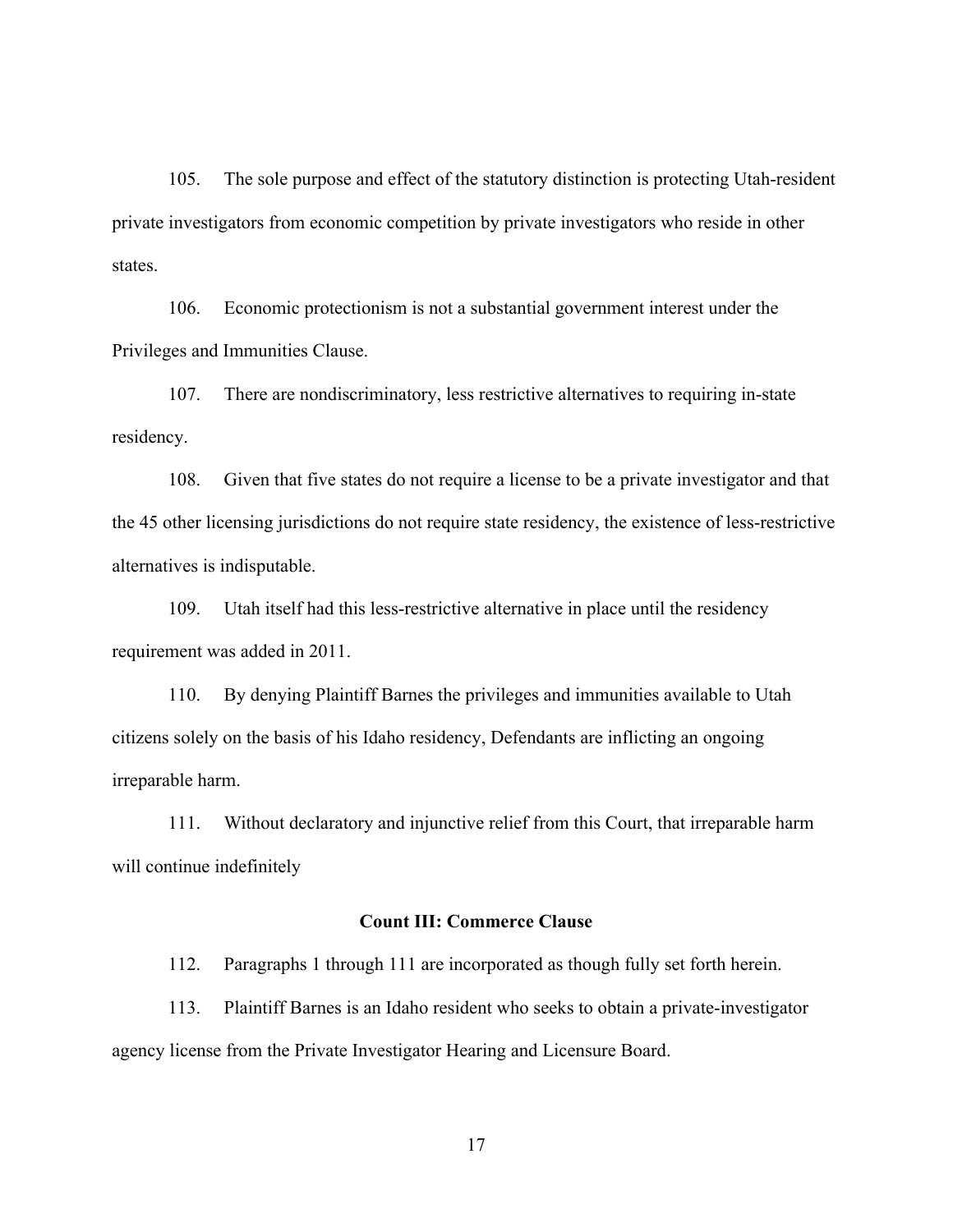114. Plaintiff Barnes satisfies every criterion for licensure except one: He is not a Utah resident and hence is excluded from licensure under Utah Code section 53-9-108(a).

115. Because section 53-9-108(a) requires state residency as a condition of licensure, the Board cannot grant Plaintiff Barnes a license.

116. If Plaintiff Barnes were a Utah resident, the Board would grant him a privateinvestigator license upon application because he satisfies all other criteria for licensure.

117. The Board would, upon application, grant a private-investigator license to any Utah resident with a background materially identical to Plaintiff Barnes.

118. Plaintiff Barnes' Idaho residency is the sole impediment to his licensure in Utah as a private investigator and an objective fact that renders it futile for him to apply.

119. Except for Utah, there is a nationwide interstate market for private-investigator services in which state residency is irrelevant: no other state (or the District of Columbia) requires state residency as a condition of lawfully working in that jurisdiction as a private investigator.

120. The state residency requirement in Utah Code section 53-9-108 prevents not only Plaintiff Barnes from working lawfully in Utah as a private investigator, it discriminates facially against the economic activity of all non-residents who want to work lawfully in Utah as a private investigator.

121. The state residency requirement in Utah Code section 53-9-108 functions as a categorical bar on all incoming interstate commerce in private-investigator services (Utah private investigators can still participate in the markets of the 49 other states and the District of Columbia on equal terms with the residents of those jurisdictions).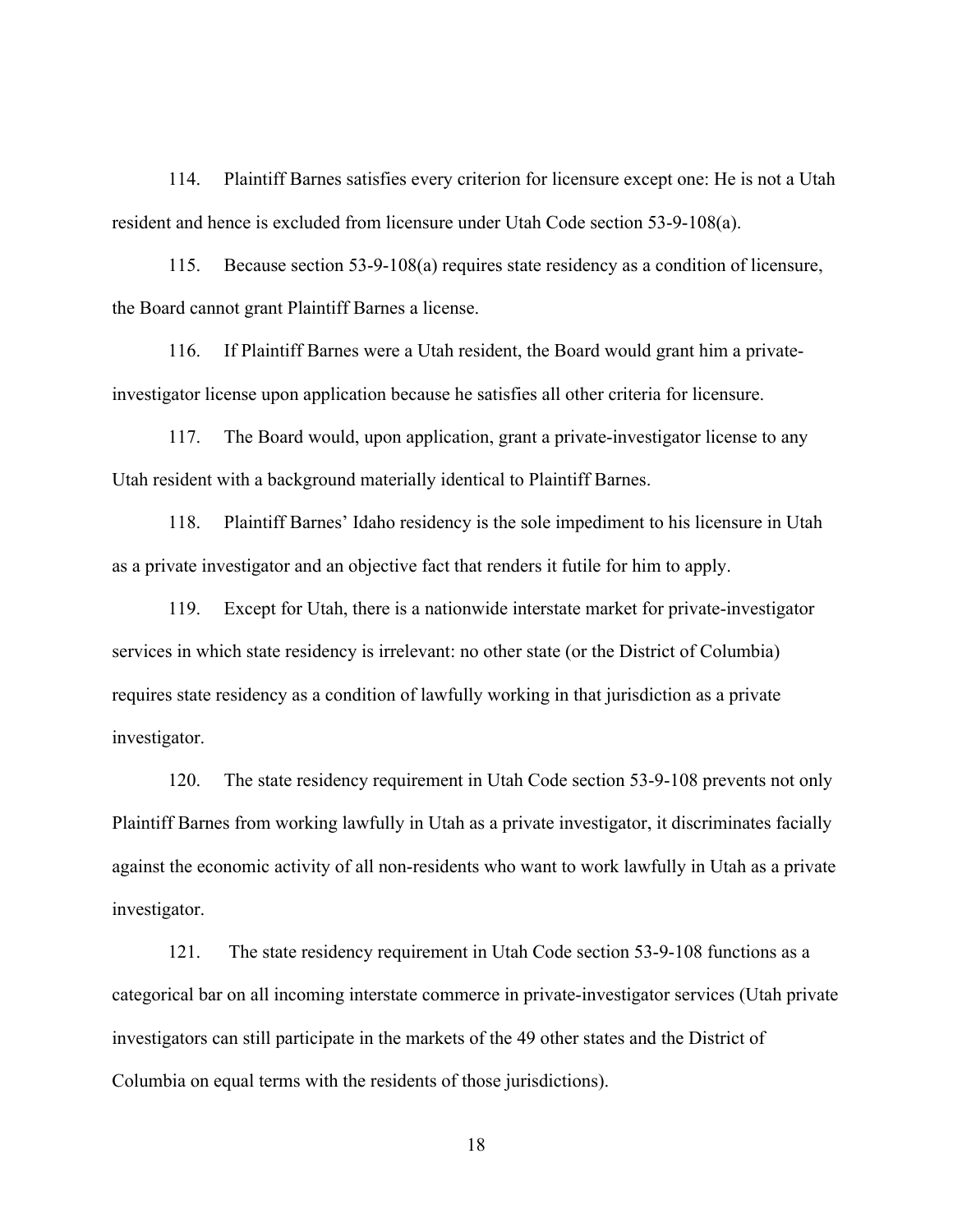122. The sole purpose and effect of the state residency requirement in Utah Code section 53-9-108 was to destroy all incoming interstate commerce in private-investigator services and hoard the entire Utah market for Utah residents.

123. Facially discriminating against interstate commerce solely to protect state residents from interstate economic competition is unconstitutional *per se*.

124. The facial discrimination against interstate commerce in Utah Code section 53-9- 108 is not supported by any legitimate local purpose.

125. Even if Utah had a legitimate local purpose in facial discrimination against interstate commerce, a total ban on participation in the Utah market by nonresidents has less restrictive alternatives, as demonstrated by the 45 other licensing jurisdictions and the five states that do not license private investigators at all.

126. Without declaratory and injunctive relief from this Court, the irreparable harm that the state of Utah is inflicting on Plaintiff Barnes by eliminating the interstate market will continue indefinitely.

## **PRAYER FOR RELIEF**

A. For preliminary and permanent injunctions enjoining enforcement of the stateresidency requirement for private investigators in Utah Code section 53-9-108(1)(a), as well as enjoining enforcement of any other statute, administrative rule, and practice, policy, or custom that conditions private-investigator licensure on state residency.

B. For a declaratory judgment holding that the state-residency requirement in Utah Code section  $53-9-108(1)(a)$  is unconstitutional, void, and unenforceable under the Equal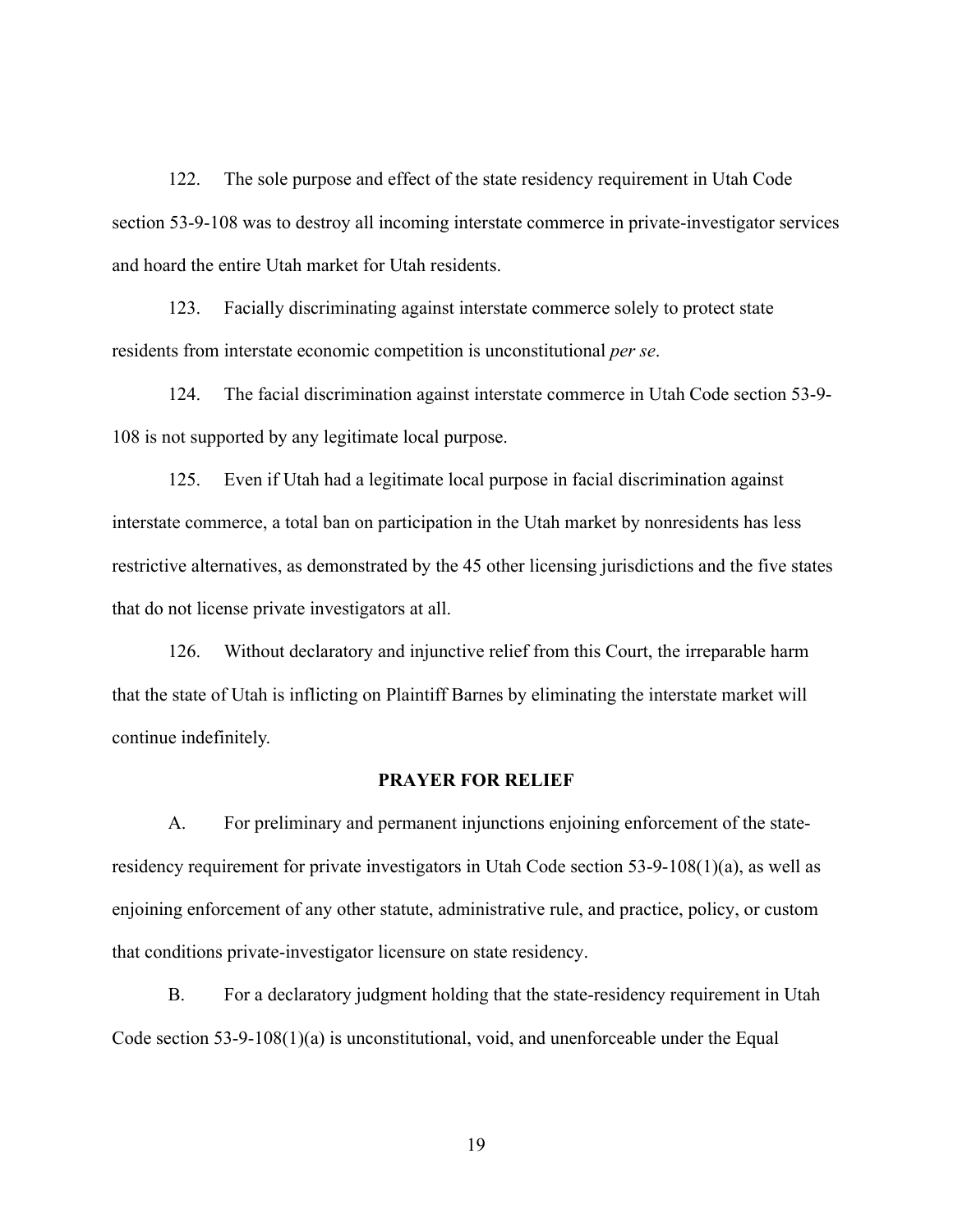Protection Clause of the Fourteenth Amendment, the Privileges and Immunities Clause, and the

Commerce Clause.

- C. For costs and reasonable attorney's fees.
- D. For other equitable relief that the Court deems just and proper.

Dated: April 29, 2020

Respectfully submitted,

By: /s/ Jared R. Coburn Jared R. Coburn (UT Bar No. 13672) COBURN LAW, PLLC 32 North State St. P.O. Box 542 Preston, ID 83263 Tel: (208) 852-0106 Email: jared@coburn.law

> Jeffrey Rowes (TX Bar No. 24104956)\* INSTITUTE FOR JUSTICE 816 Congress Avenue, Suite 960 Austin, TX 78701 Tel: (512) 480-5936 Fax: (512) 480-5937 Email: jrowes@ij.org

Richard M. Hoover (NY Bar No. 5717269)\* INSTITUTE FOR JUSTICE 901 N. Glebe Road, Suite 900 Arlington, VA 22203 Tel: (703) 682-9320 Fax: (703) 682-9321 Email: rhoover@ij.org

\* *Admission pro hac vice pending*